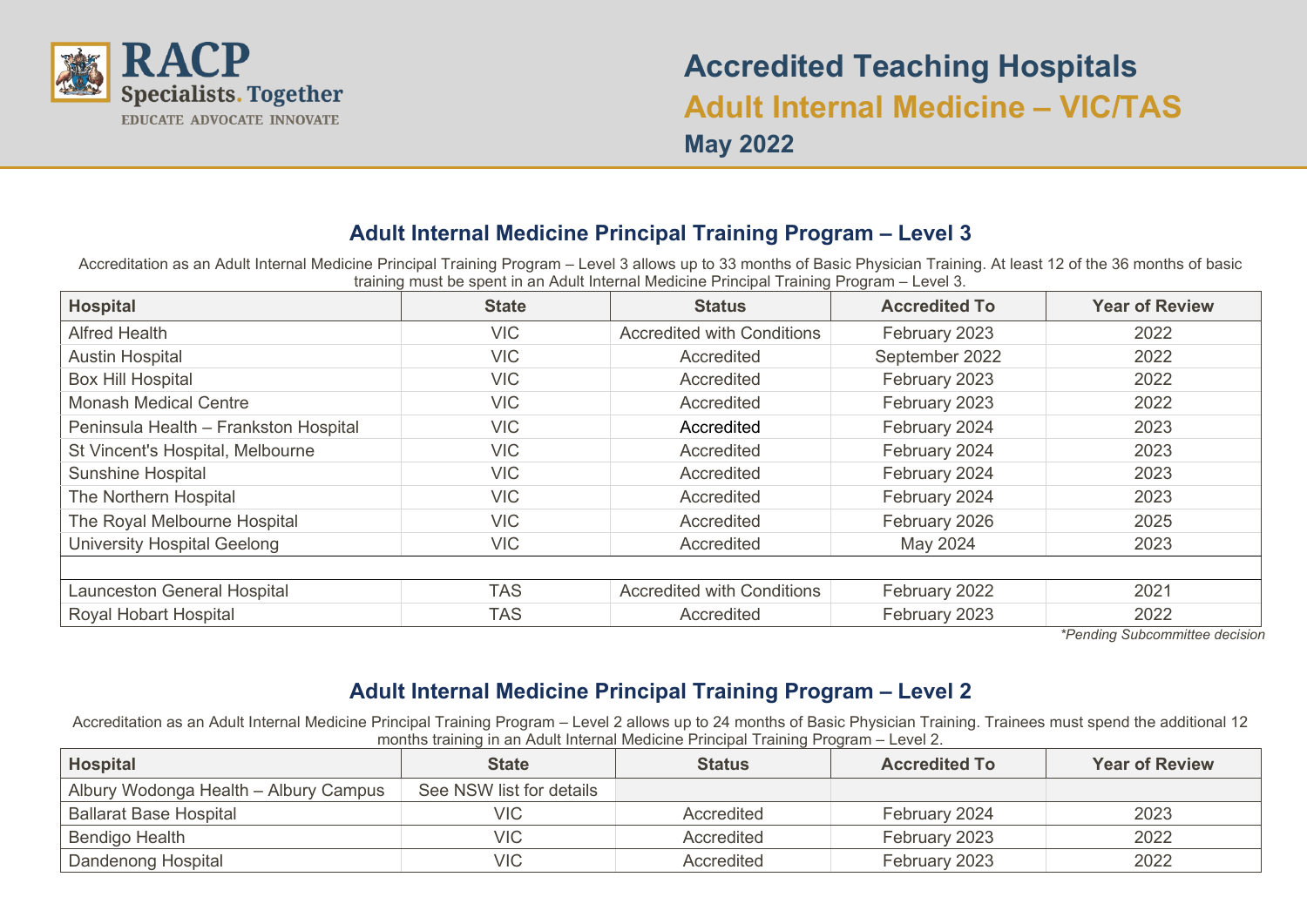| $\mathsf{l}\mathsf{a}\mathsf{a}\mathsf{n}\mathsf{u}\mathsf{t}$<br>ootscrav<br>⊓∪sbitai | . $\mathsf{H}\mathsf{C}$ | $\sim$<br>~~<br>59 I GU | $\sim$ $\sim$<br>$\sim$<br>-024<br>ua.<br>UN. | nnnn<br>∠∪∠∖ |
|----------------------------------------------------------------------------------------|--------------------------|-------------------------|-----------------------------------------------|--------------|
| Hospita<br>oondar<br>Mar                                                               | .11 <sup>c</sup>         | $\sim$<br>uitou         | $\sim$ $\sim$ $\sim$<br>∴∪∠∖                  | ∩∩∩<br>LULL  |

# **Adult Internal Medicine Adjunct Training Program – Level 1**

Accreditation as an Adult Internal Medicine Adjunct Training Program – Level 1 allows up to 12 months of Basic Physician Training. An additional 6 months may be allowed if a trainee is seconded to Adult Internal Medicine Adjunct Training Program – Level 1 from an Adult Internal Medicine Principal Training Program – Level 2 or Level 3.

| <b>Hospital</b>                        | <b>State</b> | <b>Status</b> | <b>Accredited To</b> | <b>Year of Review</b> |
|----------------------------------------|--------------|---------------|----------------------|-----------------------|
| Albury Wodonga Health - Wodonga Campus | <b>VIC</b>   | Accredited    | February 2024        | 2023                  |
| Angliss Hospital                       | VIC.         | Accredited    | February 2023        | 2022                  |
| Casey Hospital                         | <b>VIC</b>   | Accredited    | February 2023        | 2022                  |
| <b>Goulburn Valley Health</b>          | VIC.         | Accredited    | February 2024        | 2023                  |
| Latrobe Regional Hospital              | <b>VIC</b>   | Accredited    | February 2023        | 2022                  |
| Mildura Base Hospital                  | VIC.         | Accredited    | February 2024        | 2023                  |
| Warrnambool Base Hospital              | VIC.         | Accredited    | February 2024        | 2023                  |
| Werribee Mercy Hospital                | VIC.         | Accredited    | February 2024        | 2023                  |
| Wimmera Base Hospital                  | VIC.         | Accredited    | February 2023        | 2022                  |
|                                        |              |               |                      |                       |
| North West Regional Hospital           | <b>TAS</b>   | Accredited    | February 2023        | 2022                  |

### **Adult Internal Medicine Adjunct Training Program – Level 1 as part of a Network**

Accreditation as an Adult Internal Medicine Adjunct Training Program – Level 1 as part of a Network allows up to 12 months of Basic Physician Training. An additional 6 months may be allowed if a trainee is seconded to Adult Internal Medicine Adjunct Training Program – Level 1 from an Adult Internal Medicine Principal Training Program – Level 2 or  $\sim$ 

| <b>Hospital</b>                                            | <b>State</b> | <b>Status</b>                     | <b>Accredited To</b> | <b>Year of Review</b> |  |
|------------------------------------------------------------|--------------|-----------------------------------|----------------------|-----------------------|--|
| <b>Caulfield Hospital</b>                                  | <b>VIC</b>   | Accredited                        | February 2024        | 2023                  |  |
| <b>Central Gippsland Health Service</b><br>(Sale Hospital) | <b>VIC</b>   | <b>Accredited with Conditions</b> | February 2026        | 2022                  |  |
| Sandringham Hospital                                       | VIC          | Accredited                        | February 2024        | 2023                  |  |

### **Adult Internal Medicine Adjunct Training Program – Secondment**

Accreditation as an Adult Internal Medicine Adjunct Training Program – Secondment allows up to 6 months of Basic Physician Training and will be on rotation from Adult Internal Medicine Principal Training Program – Level 2 or Level 3. A total of six months of the 36 months of basic training may be spent in an Adult Internal Medicine Adjunct Training Program – Secondment.

| <b>Hospital</b>                          | <b>Parent Site</b>        | <b>State</b> | <b>Status</b>          | <b>Accredited To</b> | Year<br>of Review |
|------------------------------------------|---------------------------|--------------|------------------------|----------------------|-------------------|
| Health<br>Service<br><b>Broadmeadows</b> | Hospital<br>l he Northern | <b>VIC</b>   | $\cdots$<br>Accredited | 2027<br>ebruarv      | 2026              |